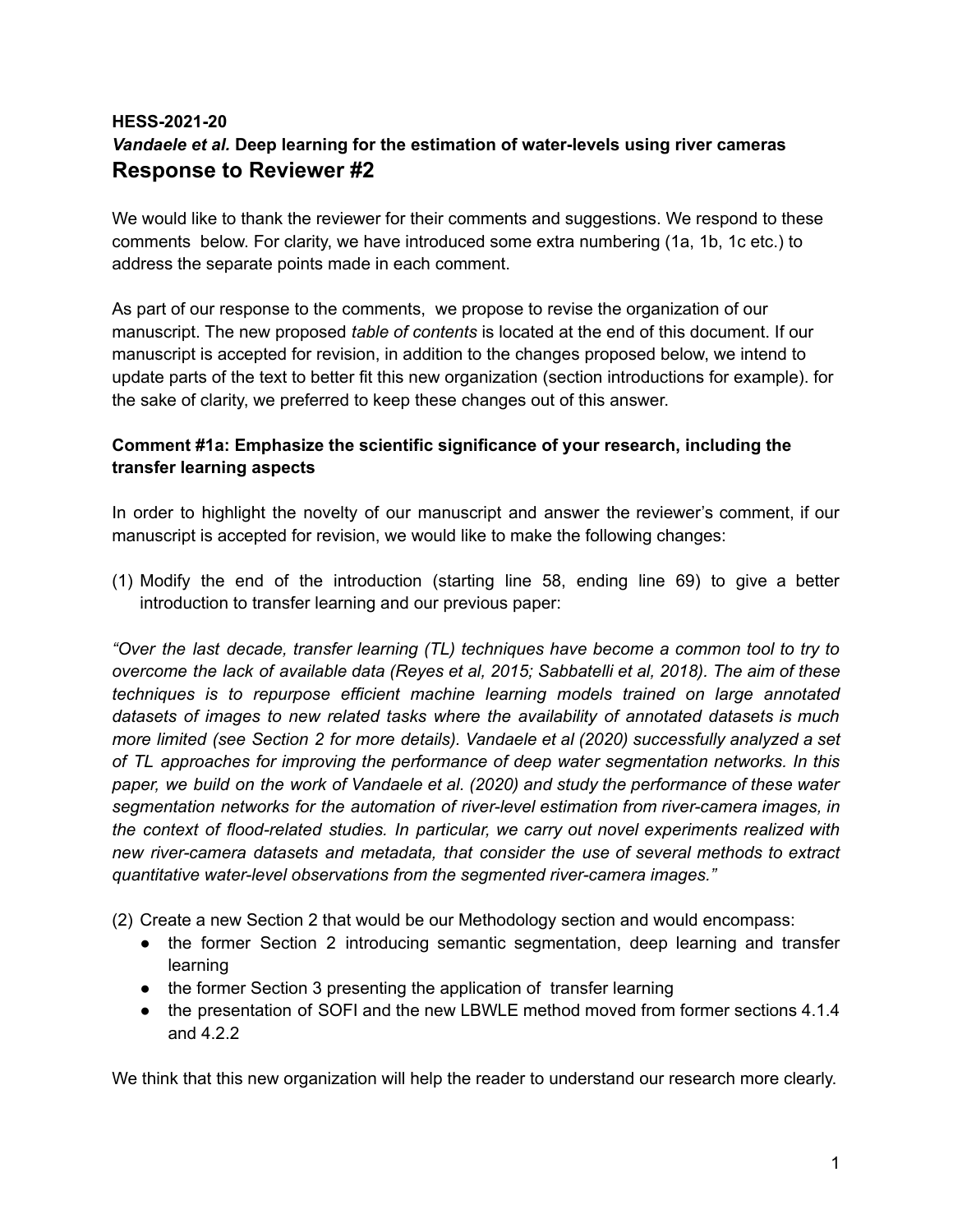## **Comment #1b Importance and novelty of LBWLE**

Our goal with LBWLE was to propose a way to provide quantitative water-level observations in accepted units (m), using the landmark-annotated dataset at our disposal.

If our manuscript is accepted for revision, we would like to add a clarification in the new Section 2.3 of our reorganized paper where we would compare the two criteria (SOFI and LBWLE):

*When compared to the SOFI index, water-level estimation using landmarks and LBWLE is at a disadvantage because of the necessary and time-consuming ground-survey of the location observed by the camera. Furthermore, landmarks can mostly only be used when the river is out-of-bank, so the approach is not likely to capture drought events. However, the main advantage of this approach compared to SOFI is that it allows estimation of quantitative river levels in accepted units of length (e.g., m). The SOFI index values are dimensionless percentages and to convert them to a height measurement an appropriate scaling must be obtained by calibration with independent data.*

Please also see our answer to Reviewer 1's first comment regarding the alternative ways to obtain topographic data (https://doi.org/10.5194/hess-2021-20-AC1).

## **Comment #1c Changes to the title of our paper**

Following the reviewer's comment, we would suggest the following title change to our paper:

*Deep learning for automated river-level monitoring through river camera images: an approach based on water segmentation and transfer learning*

## **Comment #1d Emphasis on water-level segmentation in Section 1- Introduction**

If we are invited to revise the manuscript, we will add an additional material about transfer learning to the introduction (see response to Comment #1a). In our view it is necessary to also discuss other types of water level observation and hydrological uses of river cameras in the introduction (see response to Reviewer 1 Comment 4).

### **Comment #2a: Suggestions on Language and Writing style - use of first person "we"**

If we are invited to revise the manuscript, it will be checked and some sentences will be rephrased to address this comment.

### **Comment #2b: Separate introduction and transfer learning background sections**

If we are invited to revise the paper we will introduce some material on transfer learning in Section 1. In order to fit the typical HESS organization, we will merge Section 2 and 3 into a single Methodology section (see response to Comment #1a and the new table of contents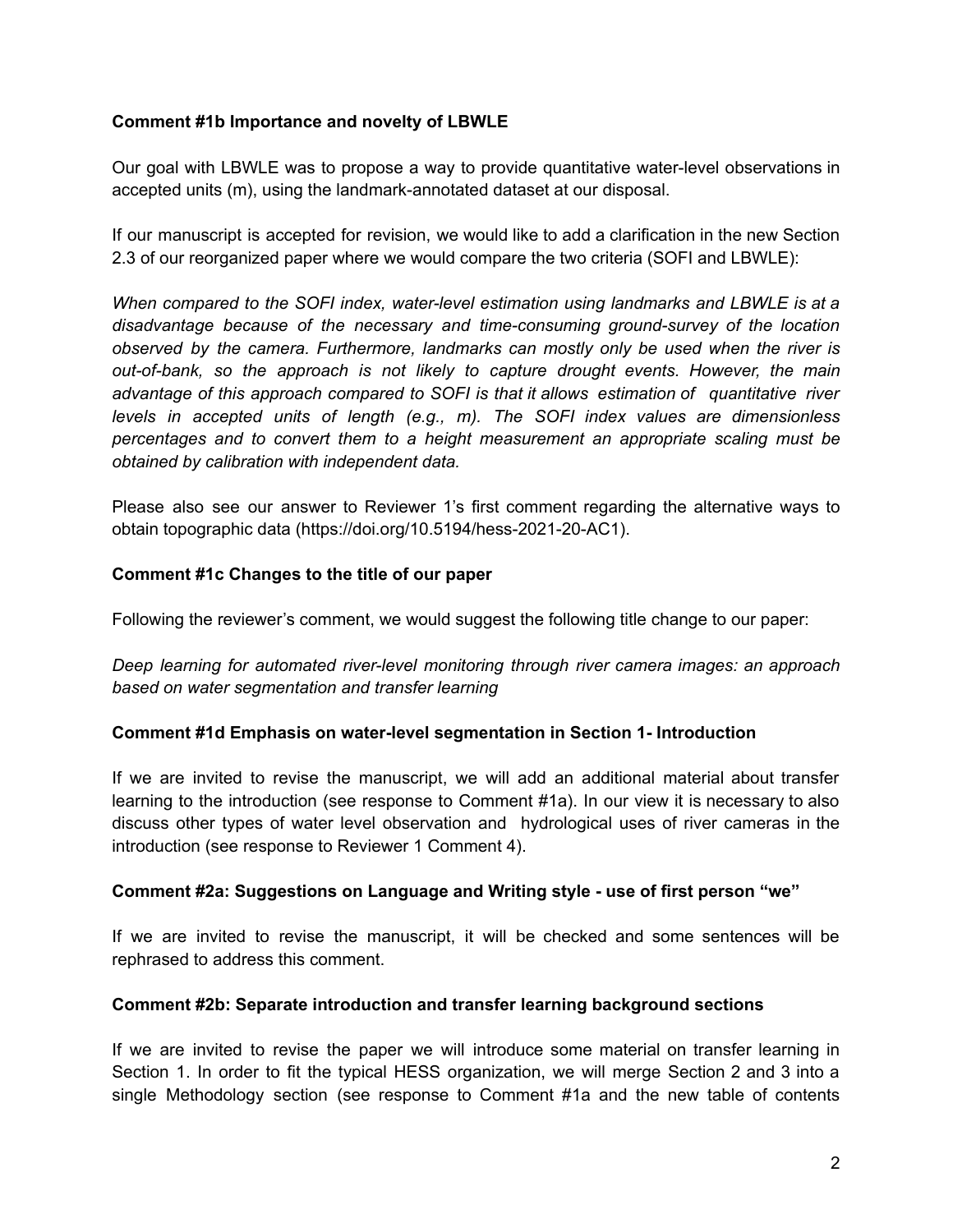presented at the end). Some of the ideas on transfer learning from former Section 2 will be rephrased and retained as part of a "Definitions" subsection of our new merged Methodology section. This is to avoid Section 1 becoming excessively long while explaining the important concepts used in our work so that they can be readily understood by HESS readers.

## **Comment #3: Check your references**

Vörösmarty et al (2001) include a substantial section on the decline of river gauge data worldwide. We intend to add two more recent references that provide further evidence on this point (Mishra and Coulibaly, 2009; Global Runoff Data Center, 2016).

*Mishra, A.K. and Coulibaly, P., 2009.* Developments in hydrometric network design: A review. *Reviews of Geophysics*, *47*(2).

*Global Runoff Data Center, 2016,* Global Runoff Data Base, temporal distribution of available discharge data, [https://www.bafg.de/SharedDocs/Bilder/Bilder\\_GRDC/grdcStations\\_tornadoChart.jpg,](https://www.bafg.de/SharedDocs/Bilder/Bilder_GRDC/grdcStations_tornadoChart.jpg) *Last accessed: 15 March 2021*

We would rephrase the presentation of the Moy de Vitry et al (2019) paper (line 119):

*Moy de Vitry et al (2019) used a deep semantic segmentation network trained from scratch on an image dataset annotated with water labels. They post-processed the network output in order to produce a generic algorithm for flood level trend monitoring. The SOFI index that they introduced in their post-processing step is related to the percentage of pixels in the image that are estimated as water pixels by the network . This non-dimensional index allows the authors to monitor the evolution of water-levels in their datasets. In our experiments, we will use the SOFI index to track water-level changes (see Section 4).*

We would also give the mathematical expression for the SOFI index in the new Section 2.3 of the reorganized manuscript following Moy de Vitry et al. (2019).

## **Comment #4: Give an explanation when computer science terms first appear, like "fine-tune"**

We would like to clarify the explanation of fine-tuning that was given after its first appearance at line 142. Note that given this comment (as well as the restructuring of the manuscript proposed in our responses to comments #1a, #5 and #6), we propose to:

(1) Insert the explanation of fine-tuning in the new Section 2.2.3:

*In Vandaele et al. (2020), the most successful approach considered for applying transfer learning to the semantic segmentation networks is fine-tuning: with fine-tuning, the filter weights obtained by training the network over the source problem are used as initial weights for training the network over the target problem.*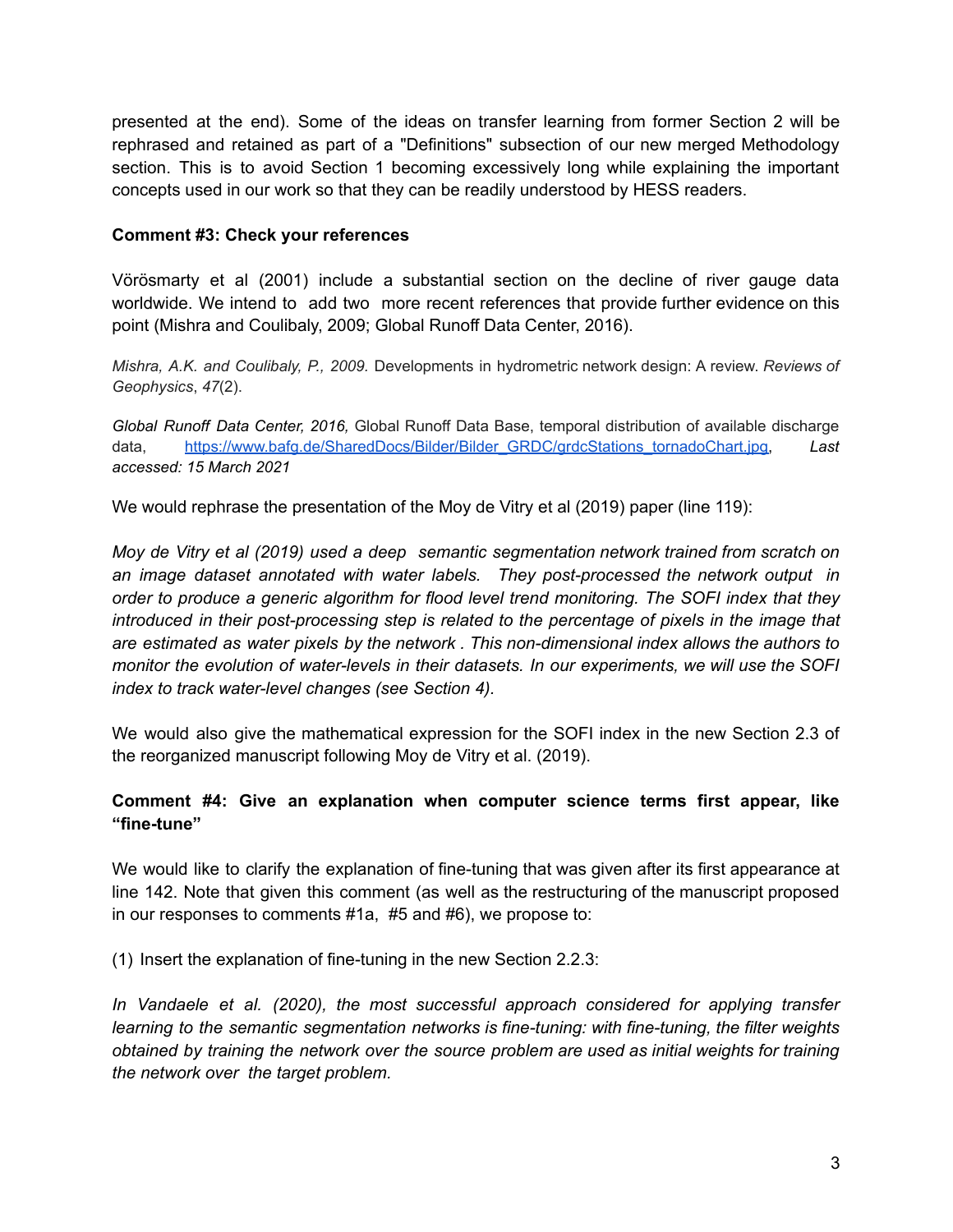- (2) Avoid mentioning fine-tuning in the former Section 3.3 (reorganized section 2.2.2) and use a more generic term instead: the application of transfer learning to train the networks.
- (3) Rename Section 3.4 (reorganized section 2.2.3): *Applying transfer learning to train the networks.*

## **Comment #5: Explanation of the two transfer learning approaches**

We explained the two transfer learning approaches in former Section 3.4. We hope that these explanations will be more prominent and easier to follow in our reorganized manuscript, where they will appear in section 2.2.3.

### **Comment #6: Network structure change for binary segmentation**

We talk about the change in dimension due to the switch to binary segmentation in our transfer learning approach in the former Section 3.4 of our paper. Similarly to Comment #5 and #4 , we hope that the reorganized version of the manuscript could help to avoid the confusion.

## **Comment #7: Table 3 metrics**

These metrics are widely used for evaluating flood extent models (e.g. Stephens et al, 2014). However, we understand that including them all in the main paper may not be useful for all readers. We propose to remove the  $F^1$ ,  $F^2$ ,  $F^3$  and  $F^4$  scores from the main paper, but show these in Appendices or Supplementary Materials.

## **Comment #8: LBWLE captures floods rather than droughts**

See response to Comment #1b.

## **Comment #9: Purpose of setting-up two experiments**

If our manuscript is accepted for revision, we propose to make the following modifications in the introduction of Section 4:

### *Two experiments were carried out with this study.*

*The first experiment presented in Section 3.1 is designed to address the suitability of our approach for the automatic derivation of water level observations using river cameras images and landmarks from a ground survey. Landmarks and associated manually derived water-levels are available for a two-week flood event (Vetra-Carvalho et al, 2020). These data allow us to validate our LBWLE approach for water-level estimation in accepted units of length (m) with co-located water-levels estimated by a human observer.*